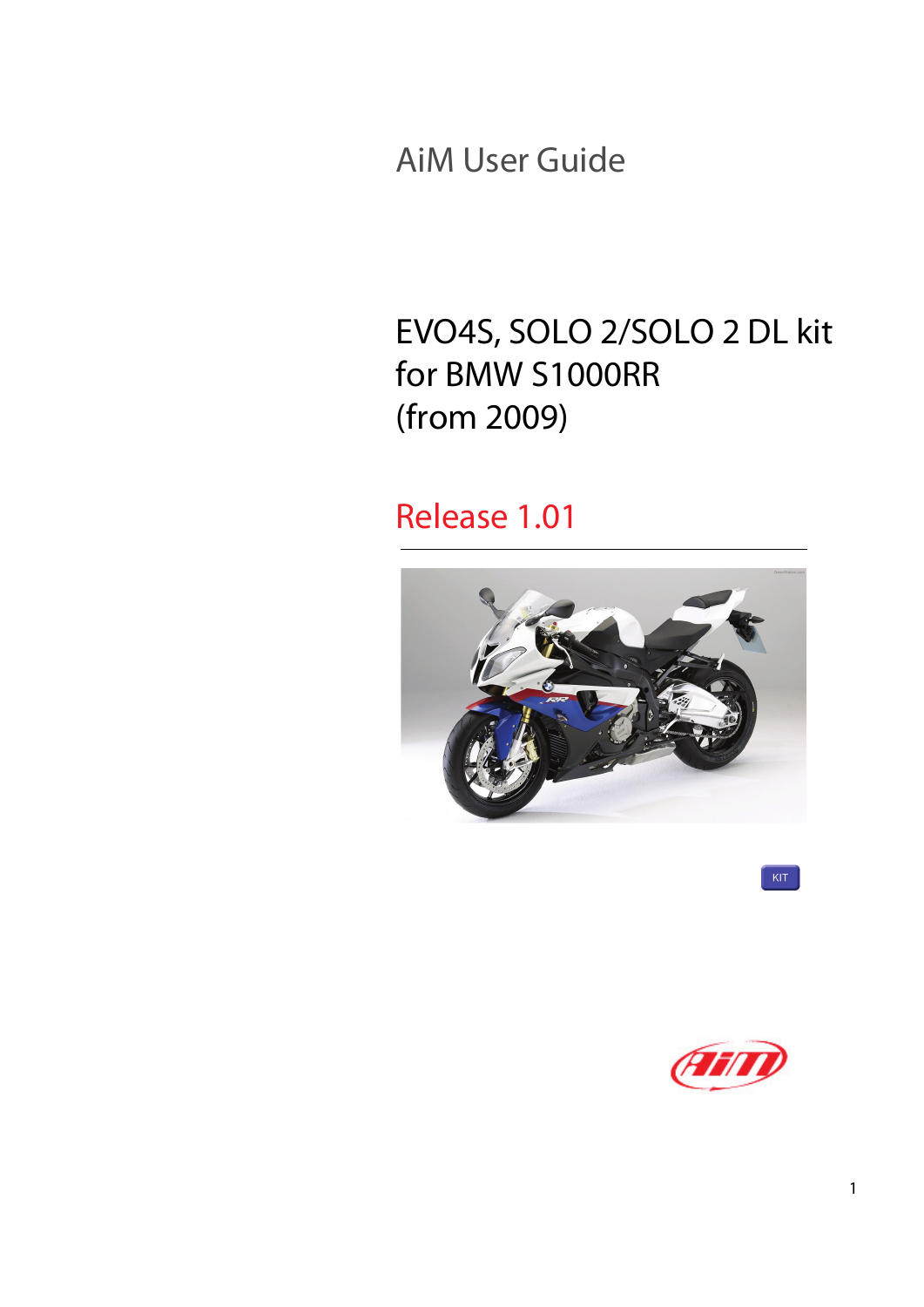

### 1 Models and years

This manual explains how to connect EVO4S and SOLO 2 DL to the bike engine control unit (ECU) and how to install AiM SOLO 2/SOLO 2 DL on the bike steering plate.

Compatible models are:

• BMW S1000RR 2009 – 2014 • BMW S1000RR from 2015 • BMW S1000RR HP4 2013 – 2014

**Warning**: for these models/years AiM recommends not to remove the stock dash. Doing so will disable some of the bike functions or safety controls. AiM Tech srl will not be held responsible for any consequences that may result from the replacement of the original instrumentation cluster.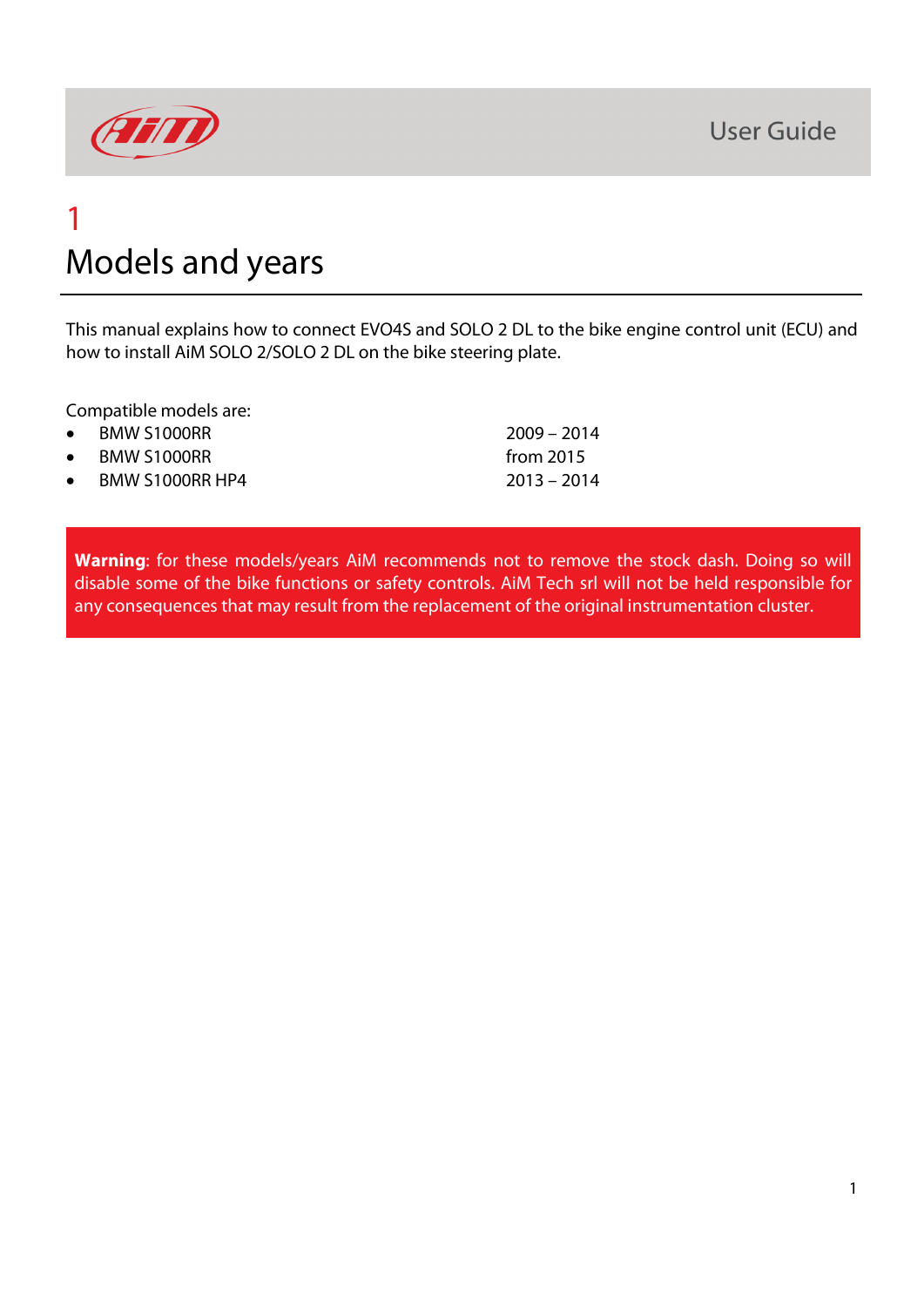

### 2 Kit content and part numbers

AiM developed a specific installation bracket for SOLO 2/SOLO 2 DL and a connection cable to the ECU for EVO4S/SOLO 2 DL.

# 2.1 Bracket for SOLO 2/SOLO 2 DL

Part number for **SOLO 2/SOLO 2 DL** installation bracket for **BMW S1000RR** – shown below – is: **X46KSBMWS1.**



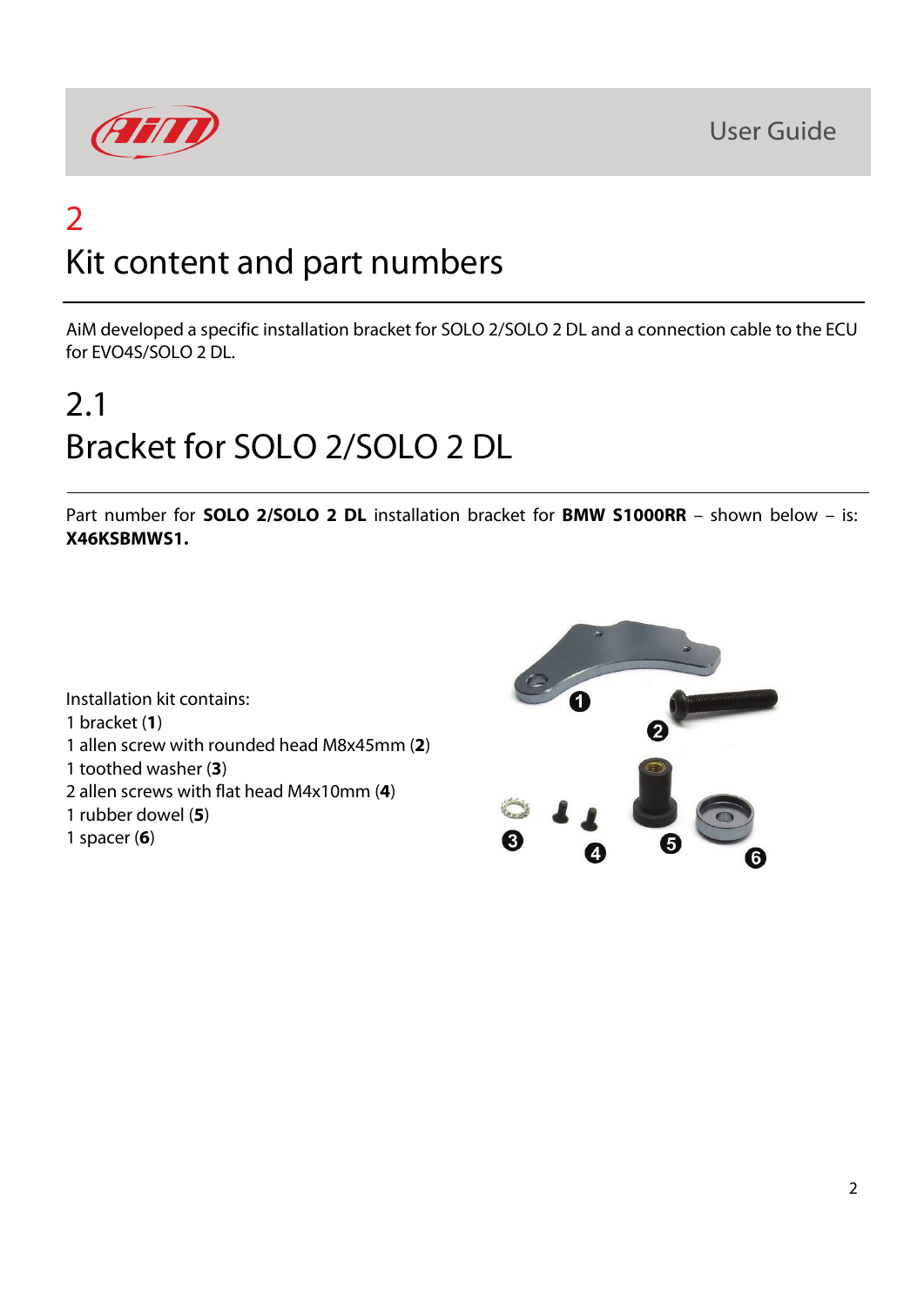

### 2.2 AiM cable for SOLO 2 DL

Part number for **SOLO 2 DL** connection cable for **BMW S1000RR** – shown below – is: **V02569230**.



Following image shows the cable constructive scheme:



Installation bracket and connection cable for SOLO 2 DL for BMW S1000RR can be bought together. Part number: **V0256923CS**.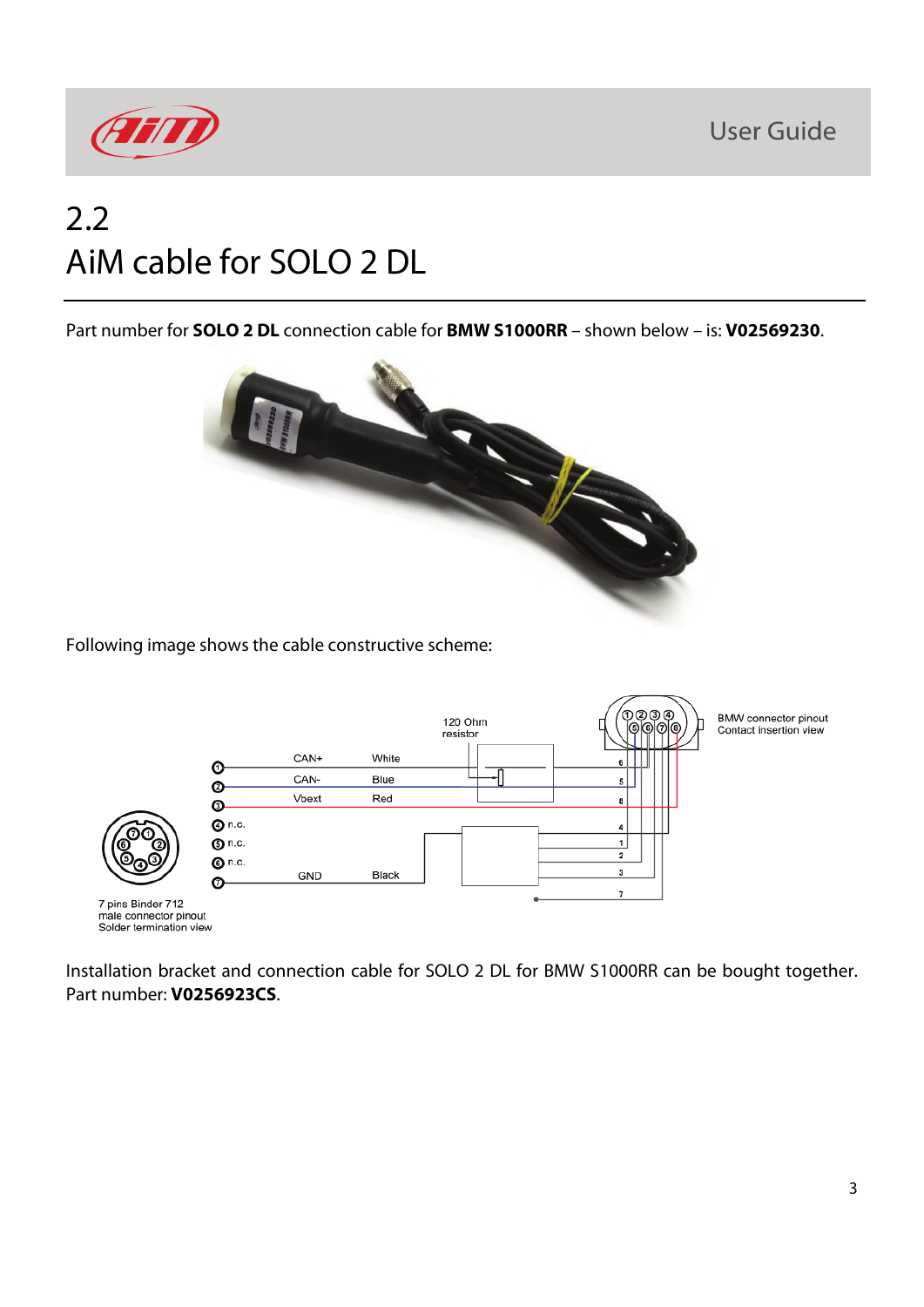



### 2.3 AiM cable for EVO4S

Part number for **EVO4S** connection cable for **BMW S1000RR** – shown below – is: **V02585140.**



#### Following image shows the cable constructive scheme:

| PIN layout                                                                                                                               |                   | <b>RED</b>   | $CAN+$ | wire 6 | PIN layout                         |
|------------------------------------------------------------------------------------------------------------------------------------------|-------------------|--------------|--------|--------|------------------------------------|
| Binder connector male 712 7c<br>solder view<br><b>Hallen</b><br>冷<br>$\bullet$<br>$\circled{2}$<br>$\circled{5}$<br>$\sqrt{3}$<br>$\sim$ | U<br>2            | <b>BLACK</b> | CAN-   | wire 5 | <b>BMW</b> connector<br>front view |
|                                                                                                                                          | $\circled{3}$ nc  |              |        |        | 3<br>$\Delta$                      |
|                                                                                                                                          | $(4)$ nc          |              |        |        |                                    |
|                                                                                                                                          | $(5)$ nc          |              |        |        | $\mathbf{b}$                       |
|                                                                                                                                          | $\circledcirc$ nc |              |        |        |                                    |
|                                                                                                                                          | $(7)$ nc          |              |        |        |                                    |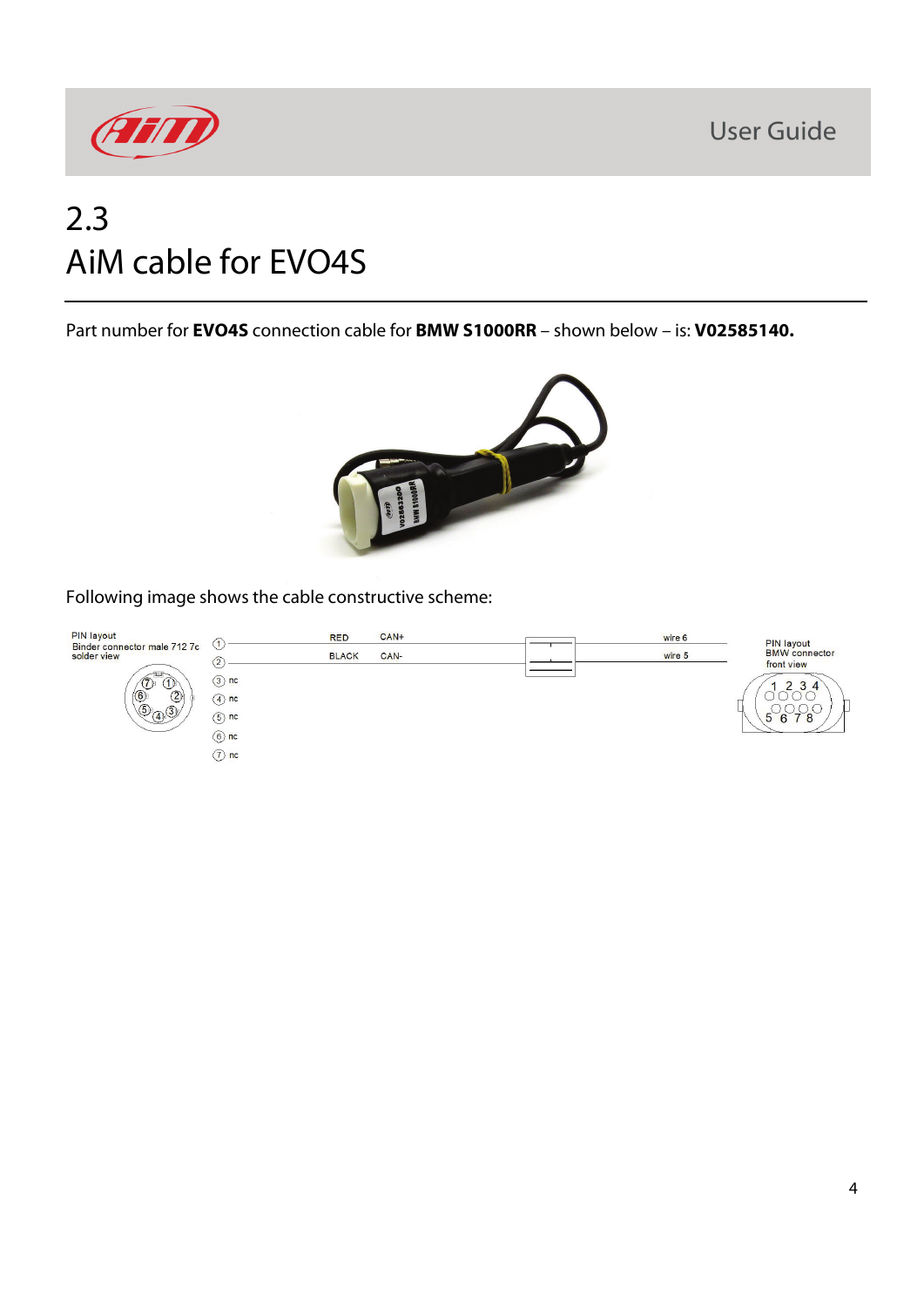

## 3 EVO4S/SOLO 2 DL connection

To connect EVO4S/SOLO 2 DL to the BMW S1000RR ECU use the connector placed under the bike tail and shown here below:

The image on the right shows the connector in detail.

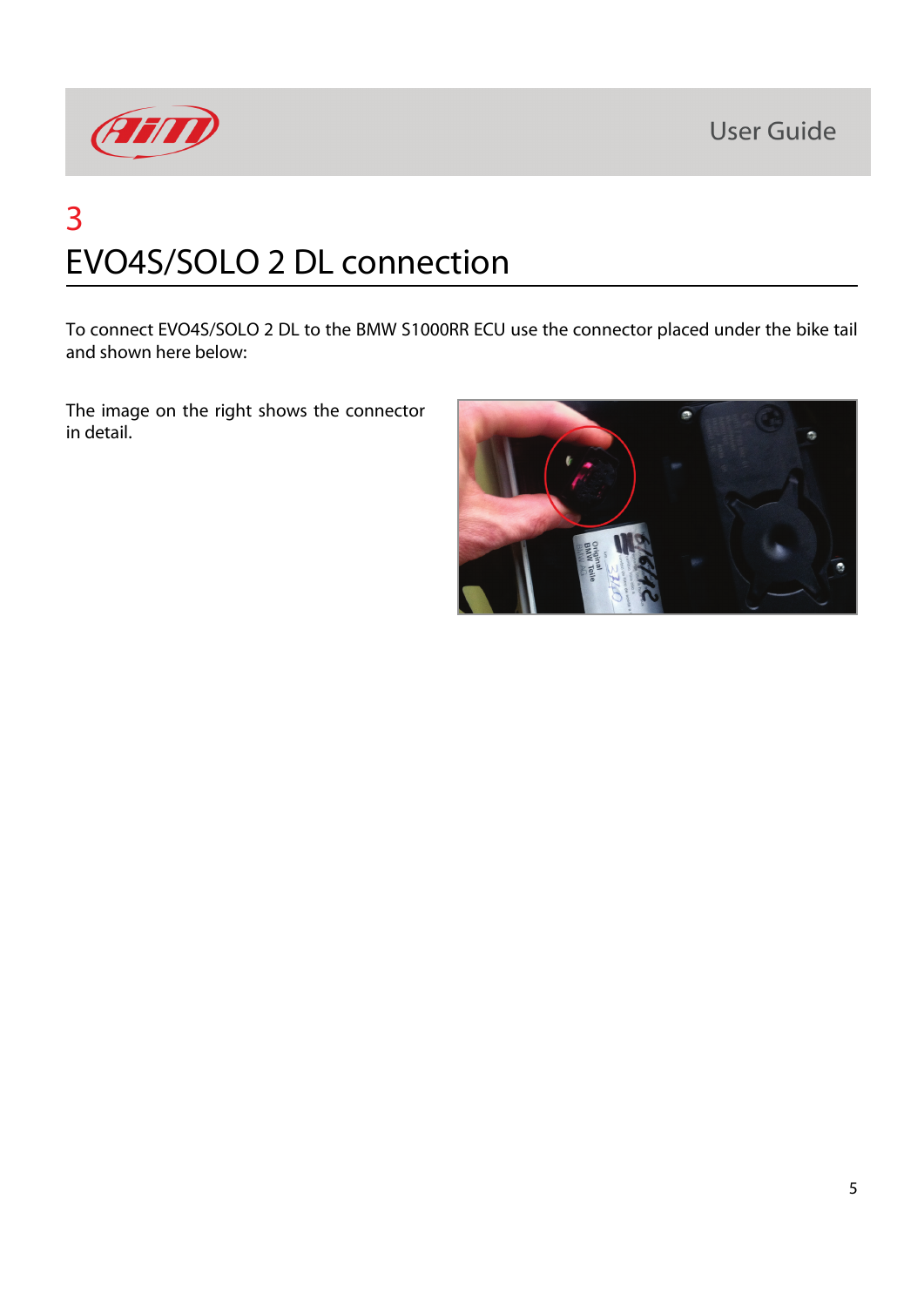



### 4 Configuration with Race Studio 3

Before connecting EVO4S/SOLO 2 DL to the bike ECU, set all functions using the AiM software Race Studio 3. The parameters to set in the AiM device configuration section are ("ECU Stream" tab):

ECU Manufacturer: "BMW"

ECU Model:

- o "BIKE\_S1000RR" for BMW S1000RR 2009 2014 and BMW S1000RR HP4 2013 2014
- o "BIKE\_S1000RR\_2015" for BMW S1000RR from 2015

After this first selection, enable/disable the 120Ohm resistor and the "Silent" mode on CAN Bus as follows, according to the used device:



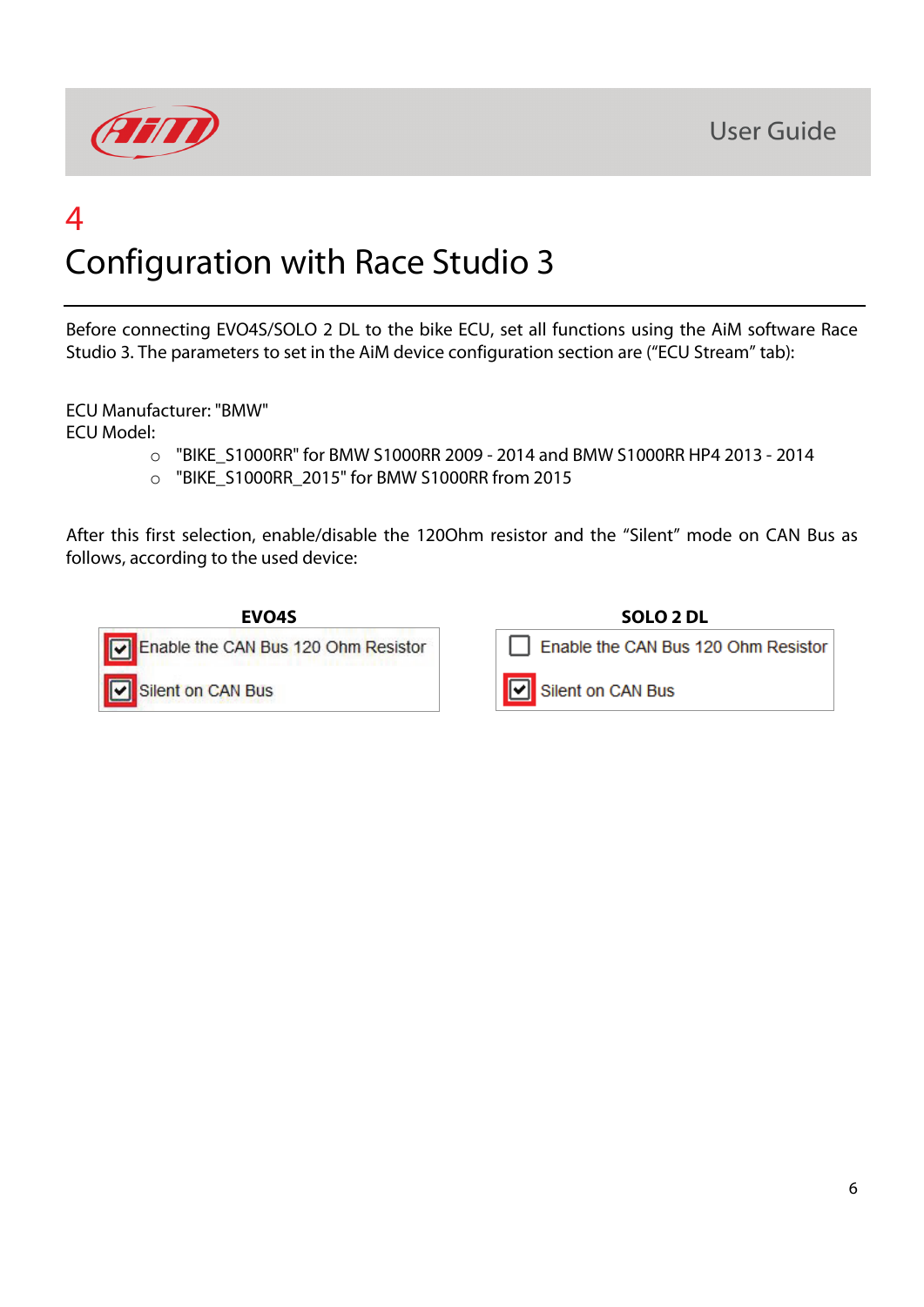

### 5 BMW protocols

Available channels change according to the selected protocol.

# 5.1 "BMW - BIKE\_S1000RR" protocol

Received channels by EVO4S/SOLO 2 DL configured with "BMW – BIKE\_S1000RR" protocol are:

| <b>CHANNEL NAME</b>  | <b>FUNCTION</b>                       |
|----------------------|---------------------------------------|
| S1 RPM               | <b>RPM</b>                            |
| <b>S1 THROTTLE</b>   | Throttle                              |
| S1 GEAR              | <b>Gear Sensor</b>                    |
| <b>S1 NEUTRAL</b>    | Neutral sensor                        |
| <b>S1 WATER TEMP</b> | Engine cooling temperature            |
| <b>S1 SEL MAP</b>    | Selected map                          |
| <b>S1 CHK ENGINE</b> | Engine check                          |
| S1 SPEED F           | Front wheel speed sensor              |
| <b>S1 HAND THRT</b>  | <b>Manual Throttle</b>                |
| S1 SPEED R           | Rear wheel speed sensor               |
| <b>S1 INTK AIR T</b> | Intake air temperature                |
| <b>S1 YAW RATE</b>   | Yawing rate                           |
| <b>S1 ROLL RATE</b>  | Rolling rate                          |
| <b>S1 ACC LATER</b>  | <b>Horizontal Accelerometer</b>       |
| <b>S1 ACC VERTIC</b> | <b>Vertical Accelerometer</b>         |
| <b>S1 TC INTERV</b>  | <b>Traction Control Intervention</b>  |
| S1 TC OFF            | Traction Control in OFF State (alarm) |
| <b>S1 CLUTCH SW</b>  | <b>Clutch Switch</b>                  |
| <b>S1 SIDE STAND</b> | Side stand switch                     |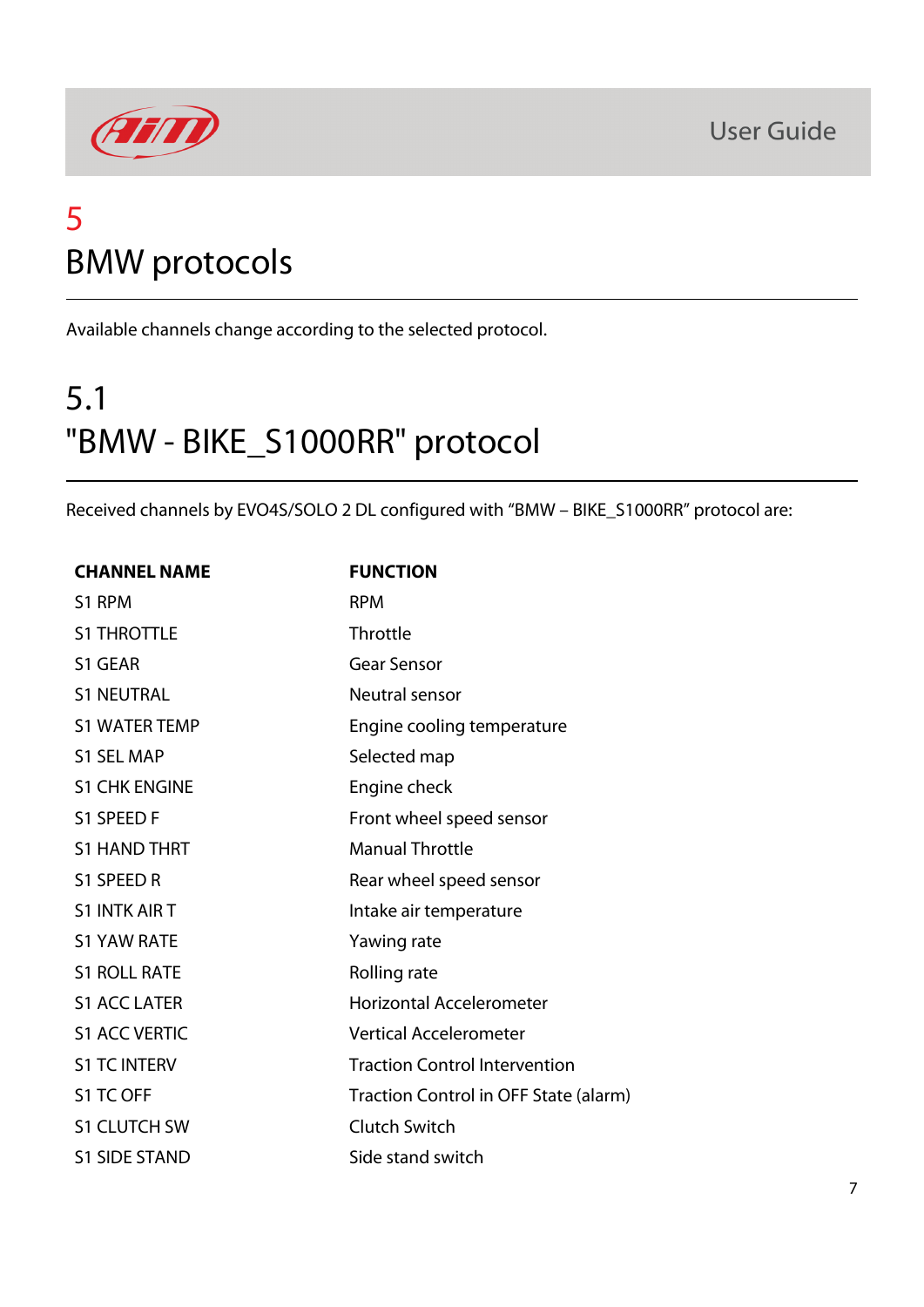

| S1 BRK FR SW         | Front Brake switch                                                                               |
|----------------------|--------------------------------------------------------------------------------------------------|
| S1 BRK RR SW         | <b>Rear Brake switch</b>                                                                         |
| <b>S1 ACC LONGIT</b> | Longitudinal Accelerometer                                                                       |
| S1 OIL PRESS SW      | Oil pressure switch                                                                              |
| <b>S1 EWS CTRL</b>   | Immobilizer Control                                                                              |
| <b>S1 BRK FAIL</b>   | Brake malfunction (Error)                                                                        |
| S1 ABS OFF           | ABS in off State (alarm)                                                                         |
| <b>S1 MAP MENU</b>   | Map selection menu                                                                               |
| <b>HP4 TC SEL</b>    | <b>Traction control selection</b>                                                                |
| <b>HP4 LAUNCH</b>    | HP4 Launch control switch                                                                        |
| HP4 POT R            | HP4 Rear potentiometer                                                                           |
| HP4 POT F            | <b>HP4 Front potentiometer</b>                                                                   |
| <b>HP4 BANKING</b>   | HP4 Banking angle                                                                                |
| <b>HP4 R SPEED</b>   | HP4 Rear wheel Speed                                                                             |
| <b>HP4 BIKE SPD</b>  | HP4 Bike speed                                                                                   |
| <b>HP4 F SPEED</b>   | HP4 Front wheel speed                                                                            |
| HP4 ACC LON          | HP4 Longitudinal acceleration                                                                    |
|                      | <b>Technical note</b> : not all data channels outlined in the ECU template are validated for eac |

**Technical note**: not all data channels outlined in the ECU template are validated for each manufacturer model or variant; some of the outlined channels are model and year specific, and therefore may not be applicable; channels labelled "HP4" are only available on **BMW S1000RR HP4 2013-2014** bikes.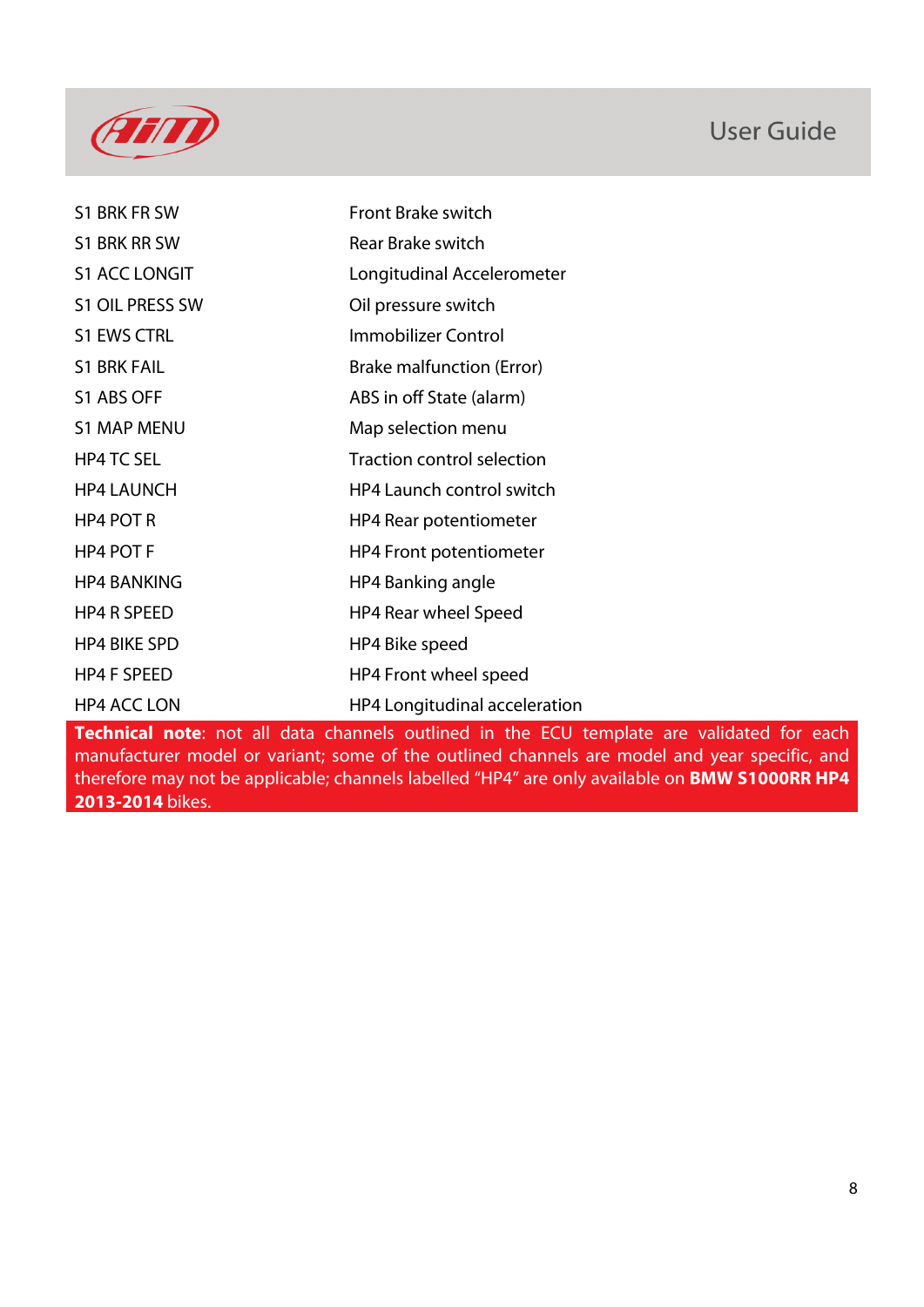



### 5.2 "BMW - BIKE\_S1000RR\_2015" protocol

Received channels by EVO4S/SOLO 2 DL configured with "BMW – BIKE\_S1000RR\_2015" protocol are:

| <b>CHANNEL NAME</b>  | <b>FUNCTION</b>                                 |
|----------------------|-------------------------------------------------|
| <b>RPM</b>           | <b>RPM</b>                                      |
| Gear                 | Gear                                            |
| SpeedF               | Front wheel speed                               |
| SpeedR               | Rear wheel speed                                |
| LongAcc              | Longitudinal accelerometer                      |
| LatAcc               | Lateral accelerometer                           |
| VertAcc              | Vertical accelerometer                          |
| RollRate             | Roll rate                                       |
| YawRate              | Yaw rate                                        |
| WaterTemp            | Water temperature                               |
| <b>IntakeAirTemp</b> | Intake air temperature                          |
| <b>BrakePressF</b>   | Front brake pressure                            |
| <b>BrakePressR</b>   | Rear brake pressure                             |
| Banking              | Banking angle                                   |
| <b>TPS</b>           | Throttle position sensor                        |
| <b>HandTPS</b>       | Handgrip throttle position sensor               |
| MomTotRedu           | Total torque reduction                          |
| <b>ASCTrqReduct</b>  | Torque reduction by Automatic Stability Control |
| <b>ASCTyreGrip</b>   | Tyre grip by Automatic Stability Control        |
| WheelMomAct          | Actual wheel torque                             |
| LaunchCtrl           | Launch control                                  |
| <b>TC Sel</b>        | Traction control level selection                |
| ABSActive            | ABS active status                               |
| LiftOff              | Anti-lift control                               |